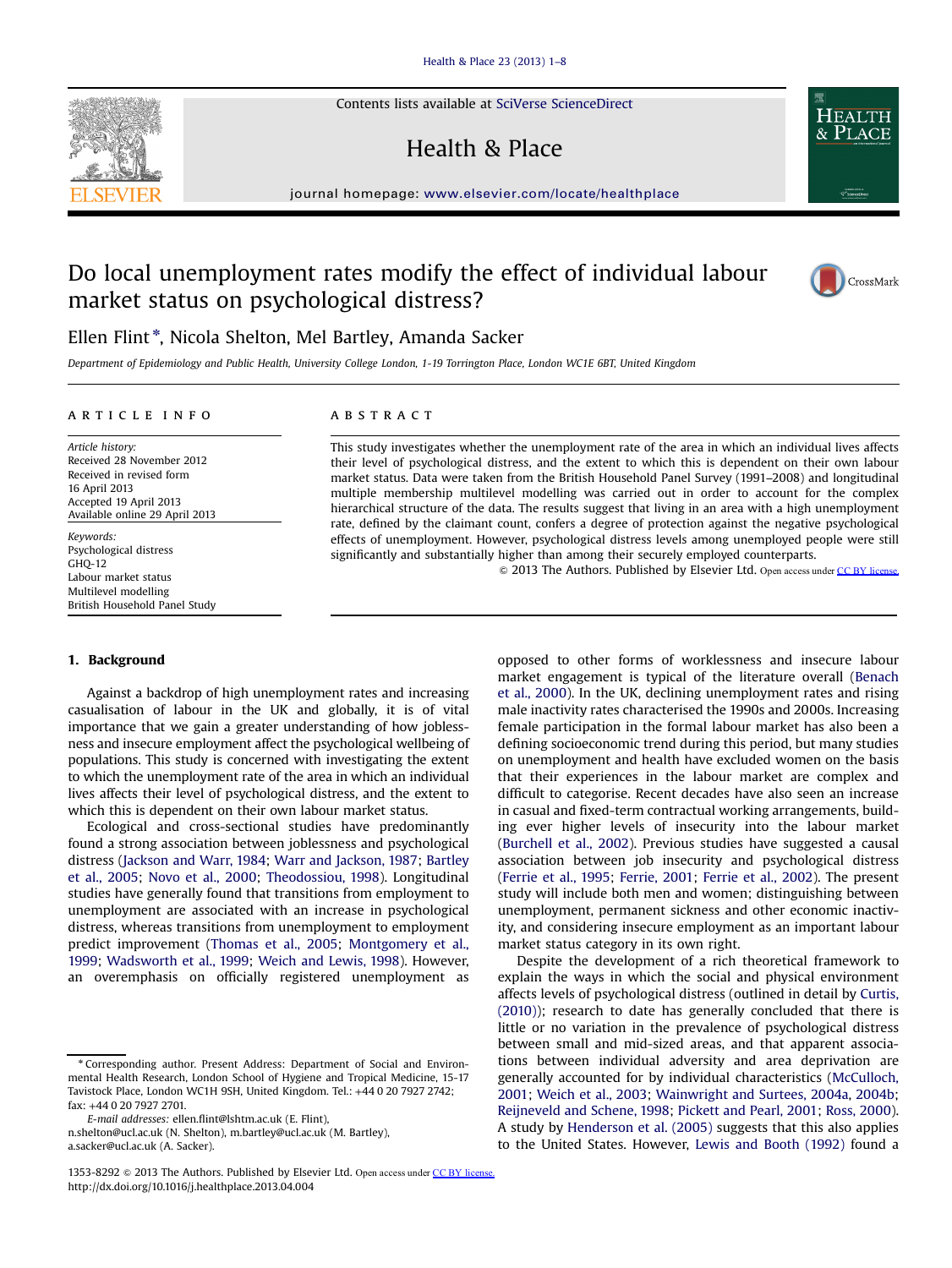greater concentration of psychiatric morbidity in the north of England than the south. [Blaxter \(1990\)](#page-6-0) also found area variation in psychological distress, suggesting that conditions at smaller scales (the so-called 'neighbourhood' level) have a greater influence than regional conditions, corroborating earlier work by [Birtchnell et al.](#page-6-0) [\(1988\)](#page-6-0). In the face of this mixed evidence, [Weich \(2005\)](#page-7-0) bemoaned the failure of geographers and epidemiologists to adequately establish whether or not contextual factors influence mental health outcomes. He questioned whether previous studies have used the correct geographical scales, commenting on the difficulty of defining 'neighbourhood' and the limitations of defining culturally and economically meaningful areas using arbitrary administrative boundaries. Perhaps the biggest criticism [Weich \(2005\)](#page-7-0) levelled at existing attempts to uncover the geographical variations in mental health outcomes is the over-reliance on cross-sectional studies. It seems unlikely that any effects of place on mental health are instantaneous. [Riva and Curtis \(2012\)](#page-6-0) have shown that long-term trends in area employment rates predict mortality and self-rated health more effectively than if this exposure is measured at a single time point. We need to know both where people live now, and where they have lived in the past; and how these areas might have changed over time. This combination of geographical and longitudinal approaches may be necessary to finally understand whether place independently affects levels of psychological distress.

It may be expected that areas with high unemployment benefit claimant count rates (CCR) have low demand for labour, resulting in greater competition for each job among local unemployed people and therefore engendering greater stress and anxiety levels within this group. However, this is generally not borne out by the evidence. Economists have suggested the alternative hypothesis that if one conceptualises unemployment as a 'social norm', the utility impact of an individual's own unemployment will be reduced by a higher level of contextual unemployment [\(Clark](#page-6-0) [and Oswald, 1994](#page-6-0); [Clark, 2003](#page-6-0); [Powdthavee, 2006\)](#page-6-0). In early work on the subject, Clark and Oswald noted a relationship between the regional rate of joblessness and the average unemployment related increase in GHQ-12 score. From calculation of utility gap figures, the authors suggested that unemployment is "relatively more unpleasant the less there is of it", which in their research, was broadly the case in the South and East of England ([Clark and](#page-6-0) [Oswald, 1994](#page-6-0) p.562). In later work using multivariate analysis of the British Household Panel Survey (BHPS), [Clark \(2003\)](#page-6-0) showed that high International Labour Organisation (ILO) unemployment rates at the government office region level were associated with lower psychological distress levels among unemployed residents concluding, in a similar fashion to his earlier work, that "unemployment hurts less the more there is of it around" ([Clark, 2003](#page-6-0) p.326). In an extension to this work, Powdthavee concluded from multivariate analysis of South African data that "it may be psychologically easier to be unemployed in a region with a high level of joblessness" [\(Powdthavee, 2006](#page-6-0) p.649). Similar findings have also been reported in the epidemiological literature. In an ecological study of England and Wales, [Jackson and Warr \(1987\)](#page-6-0) found that GHQ-12 scores among unemployed people were significantly lower in areas of high unemployment and that this association withstood adjustment for a limited range of individual-level confounders. [Platt and Kreitman \(1990\)](#page-6-0) found lower suicide and parasuicide rates among the unemployed in Edinburgh's areas of high unemployment, compared to the city's areas of low unemployment. These findings were corroborated by results from a similar study in Italy ([Platt et al., 1992](#page-6-0)).

Much of the evidence upon which the current consensus rests is ecological. Where multivariate analysis of individual level data has been used, there has been little attempt to introduce the methodological advantages of multilevel modelling to these research questions. The investigation undertaken for this study will make an original contribution to our understanding of the complex interrelationships between the characteristics of local labour markets, individuals' own labour market status, and other factors which may affect psychological distress levels through time. Previous research uses the concepts of 'unemployment' and 'joblessness' interchangeably, when it has been established that a more precise definition of labour market status is crucial ([Dooley \(2003\)](#page-6-0)).

The aim of the present study is to uncover the extent to which area level unemployment, defined in terms of the claimant count rate, affects levels of psychological distress, independently of individual-level exposure to joblessness and insecure employment. Three research questions are asked: (i) Is there independent variation in psychological distress at the area level, after accounting for variation within and between individuals? Does 'place' matter?; (ii) Is area level unemployment associated with individual-level psychological distress independently of individual-level factors?; (iii) Is it more psychologically distressing to be non-employed or insecurely employed in an area with a high claimant count rate, compared to an area with a low claimant count rate?

## 2. Methods

## 2.1. Sample

This study uses 18 consecutive waves of data from the British Household Panel Survey (BHPS), from 1991 to 2008. The BHPS began in 1991 with a nationally representative sample of 10,264 adults drawn from 5511 households recruited using a clustered, stratified random sampling method. Children of sample members are added to the main sample on reaching 16 years old. Adults joining the households of sample members are included in the survey on a temporary basis, as long as they reside with original sample members. These original and temporary sample members are resurveyed annually. A detailed overview of the BHPS's methodology is given elsewhere [\(Taylor et al., 2010\)](#page-6-0). The sample used in this study was firstly restricted to broadly working age (16–65 years) original sample members residing in England and Wales (125,740 person-years of data). Cases with no possible value for 1-year-lagged GHQ-12 score (i.e. all observations from wave 1) were then excluded, yielding 116,247 possible person-years of data. The analytic sample was then derived by selecting only person-years with complete data for all analytic variables. This yielded a final analytic sample of 84,565 observations on 10,702 unique individuals across 347 local authority districts, spanning 17 years. This sample was found to be representative of the original England and Wales sample on key sociodemographic variables.

#### 2.2. Area definition and area-level exposure

Arguably, the most theoretically appropriate geographical units for exploring the effects of characteristics of local labour markets on individual-level psychological distress are Travel-to-Work Areas (TTWA). These units are designed to encapsulate local labour markets. During the BHPS study period though, TTWAs have been redefined [\(Bond and Coombes, 2007](#page-6-0)), rendering annual figures for indicators such as claimant count rate incomparable over time. In any case, it has been argued that TTWAs misrepresent local labour markets for the unemployed and lead to underestimation of unemployment in urban areas ([Thomas, 1998](#page-7-0); [Webster and](#page-7-0) [Turok, 1997\)](#page-7-0). It was therefore decided that the pre-2009 version of Local Authority Districts (LADs) would be used instead of travelto-work-areas, as a compromise between theoretical and practical concerns. Pre-2009 LADs are harmonised across the study period and annual population data are supported. Being a widely-used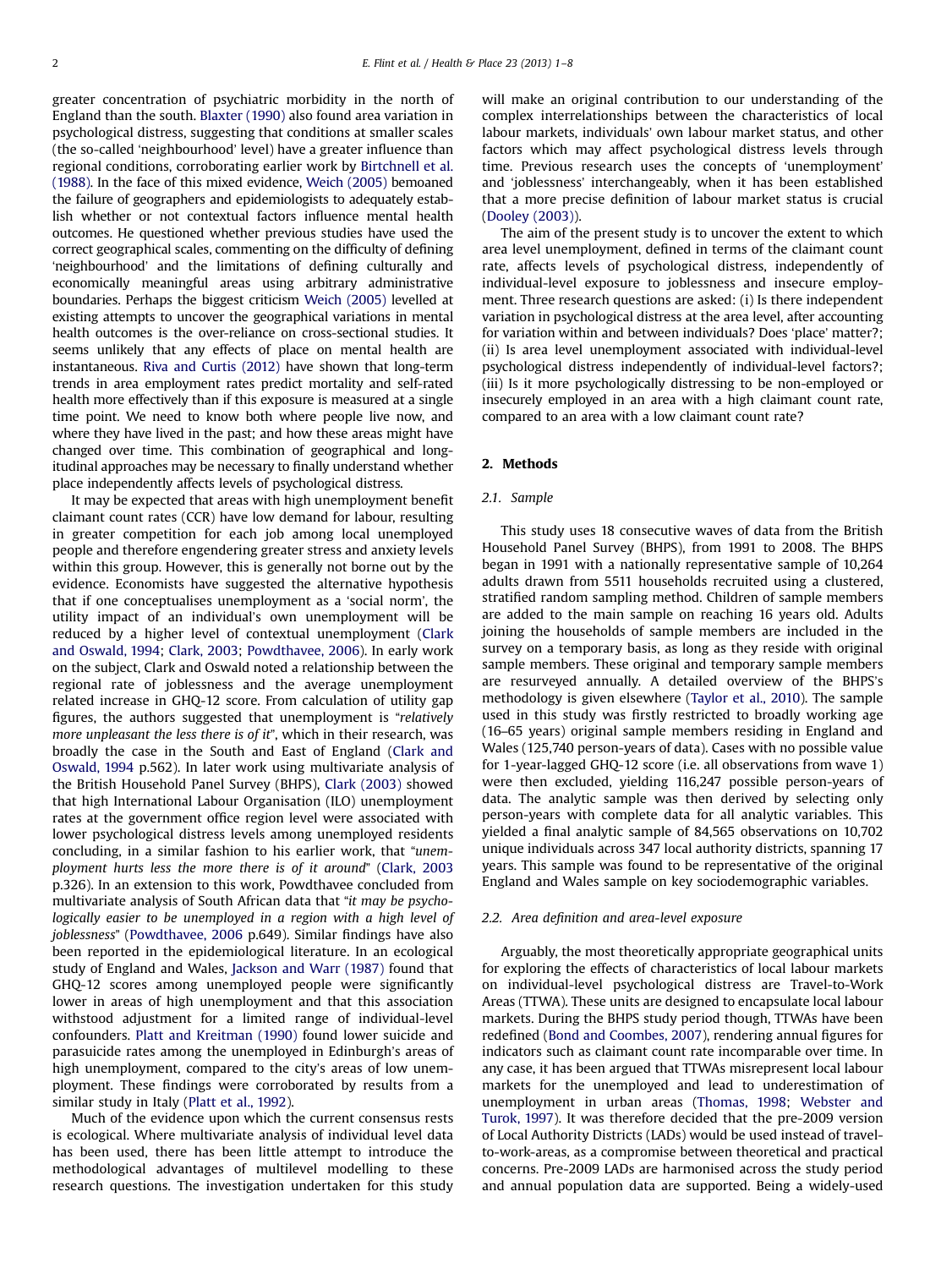geographical indicator, more data are available at this level than at other geographical levels. Whilst it cannot be argued that LADs represent isolated labour markets or neighbourhoods, it is felt that LADs are the only geographical unit at which the desired comparable data are available annually, over areas whose definitions do not change over time.

LAD claimant count rate was downloaded from the from the National Online Manpower Information System (NOMIS) at Durham University (<https://www.nomisweb.co.uk>) for each LAD at each time point, and used as a mean-centred continuous exposure variable in the analysis. Claimant count rate is calculated by expressing the number of Jobseeker's Allowance claimants as a percentage of the working-age population.

#### 2.3. Individual-level variables

The outcome of interest was psychological distress, measured using the 12-item version of the General Health Questionnaire (GHQ-12) ([Goldberg, 1972,](#page-6-0) [1978\)](#page-6-0). Likert-scoring was used, producing a near normally-distributed continuous outcome variable with a possible range of 0 to 36. Higher scores indicate higher levels of psychological distress.

To measure the exposure of interest a five-category labour market status variable was derived. These categories were: securely employed; insecurely employed; unemployed; permanently sick; other inactive. The 'other inactive' category was a heterogeneous category comprised of all those who were economically inactive but not permanently sick. The employed were split according to whether the respondent had reported feeling satisfaction with their level of job security or not.

A range of covariates were identified from the literature. The effects of labour market status on psychological distress have been found to vary by gender ([McFadyen, 1995;](#page-6-0) [Paul and Moser, 2009\)](#page-6-0) therefore an interaction between gender and unemployment was tested for. The interaction term was found to be non-significant (b=0.21; 95% CI -0.57, 0.16) so analyses were not stratified by gender. However, gender was added to the models as a covariate. Further covariates identified were as follows: age (and its square term, both mean-centred) ([Daniel, 1974](#page-6-0); [Eisenberg and Lazarsfeld,](#page-6-0) [1938](#page-6-0); [Hepworth, 1980\)](#page-6-0); education (highest academic qualification attained: higher educational qualification; A-levels; GCSEs/Olevels; none of these) ([Clark and Oswald, 1994](#page-6-0)); Physical health problems (one or more physical health problems: the respondent endorsed any health problems presented on a showcard. A binary variable was derived, to indicate whether the respondent had 'no physical health problem' or 'one or more physical health problems') (Winefi[eld, 1995](#page-7-0)); Amount of joblessness (one or more spells of joblessness between waves) ([Jackson and Warr, 1984;](#page-6-0) [Eisenberg and Lazarsfeld, 1938](#page-6-0); [Winegardner et al., 1984](#page-7-0); [Booker](#page-6-0) [and Sacker, 2012\)](#page-6-0); Social housing tenure [\(Clark, 2003\)](#page-6-0); Substance abuse (Bartley et. al. 2005) (binary variable extracted from the endorsements to the showcard of health problems described above); Spousal joblessness (categorised as: spouse employed; spouse not employed; no spouse) [\(Clark, 2003](#page-6-0)); Spousal GHQ-12 caseness [\(Meyler et al., 2007;](#page-6-0) [Goodman and Shippy, 2002\)](#page-6-0) categorised as: spouse a GHQ-12 case; spouse not a GHQ-12 case; no spouse (using a caseness cut-off of ≥3 on the 1-12 scored GHQ-12 variable ([Goldberg et al., 1997\)](#page-6-0)); and marital status categorised as: married or cohabiting; divorced, widowed or separated; never married or cohabiting ([Atkinson et al., 1986](#page-6-0); [Bolton and Oatley,](#page-6-0) [1987;](#page-6-0) [Gore, 1978](#page-6-0)). Self-reported monthly household income was included as a covariate in order to isolate the psychosocial impact of being in a more disadvantageous employment status ([Finlay-](#page-6-0)[Jones and Eckhardt, 1984;](#page-6-0) [Kessler et al., 1987;](#page-6-0) [Payne and Hartley,](#page-6-0) [1987;](#page-6-0) [Jones, 1991](#page-6-0)–1992; [Hobfoll et al., 1996\)](#page-6-0). It was used as a logtransformed continuous variable and equivalised using the OECD modified scale ([Hagenaars et al., 1994](#page-6-0)).

## 2.4. Statistical analysis

A slight upward trend in GHQ-12 scores can be observed throughout the study and a continuous 'BHPS wave' variable is positively associated with GHQ-12 score in the data (coefficient: 0.02, 95% CI: 0.01, 0.02). It is therefore possible that panel conditioning is present, in which participants become more comfortable with answering sensitive questions over time, and therefore give more accurate answers [\(Sturgis et al., 2009\)](#page-6-0). However, based on comparison of the first seven waves of the study to cross-sectional data from the Health Survey for England, Pevalin found no evidence of retest effects and concluded that the GHQ-12 is consistent and reliable across repeated measures ([Pevalin, 2000\)](#page-6-0). LAD-level claimant count rate also exhibits a long run trend throughout the period. Between 1992 and 2008, claimant count rates decreased across England and Wales. In order to avoid artifactual correlation between these two variables in the models, the GHQ-12 outcome variable was standardised and then rescaled to the original metric using the overall grand mean and overall standard deviation for all person-years of data. Standardisation removes much of the differences in GHQ-12 scores over time which are independent of employment rates. This allows the models to show if there is a relationship between variability in claimant count rates over areas, and GHQ-12 scores.

Repeated observations on the same person over time are likely to be highly correlated and cannot be considered independent of one another. Similarly, the clustering of observations on individuals residing in the same area must be accounted for, as described by [Duncan et al. \(1996,](#page-6-0) [1998\)](#page-6-0). This clustering is accounted for using multilevel modelling. Multilevel models are recommended as they allow one to model the variation in psychological distress as a function of the area, person and occasion. The data used in this study have an inherently hierarchical structure. Occasions of measurement (level 1) are nested within individuals (level 2). If all individuals had lived in the same LAD throughout their participation in the study, then individuals would be perfectly nested within the higher LAD level (level 3). However, in reality individuals moved between areas and were therefore exposed to varying area level characteristics at different times. Simple nested hierarchies presumed by multilevel models must be tailored to reflect the 'realistically complex' nature of the world ([Best et al., 1996\)](#page-6-0). It is also important to recognise that areas change over time, and cannot be conceptualised has having static characteristics which have the same effects on residents throughout a 17-year study period. In order to take account both of the longitudinal nature of the data, changing LAD unemployment rates over time, and of the fact that individuals moved between LADs during the study, three-level multiple membership models were built using MLwiN 2.11 ([Rasbash et al., 2009](#page-6-0)). The methodology is outlined in detail by its developers, ([Goldstein, 1986;](#page-6-0) [Browne et al., 2001;](#page-6-0) [Browne, 2009\)](#page-6-0).

A lagged version of GHQ-12 score from the previous wave was generated and used as a covariate in the models in order to control for individuals' propensities towards psychological distress, and therefore to allow a focus on change in GHQ-12 score. The use of this autoregressive modelling allows tentative suggestions to be made about the direction of causality in the relationship being tested.

The following series of models were run: null model (M0); model for the association between individual labour market status and GHQ-12 score, adjusted for covariates (M1); as in M1 but with LAD claimant count rate added (M2); as in M2 but with the interaction between labour market status and LAD CCR added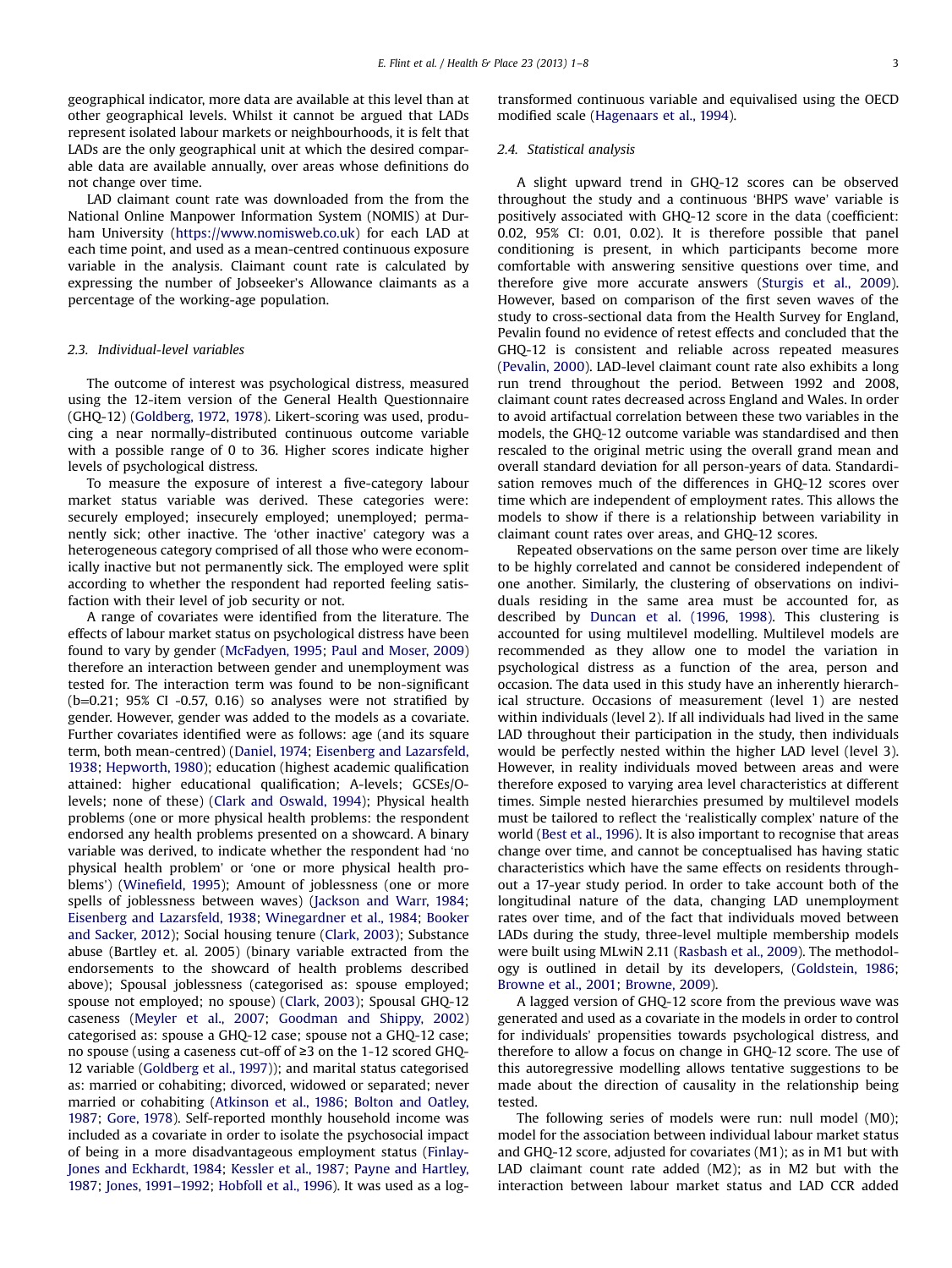(M3). The models were specified as shown in the following series of equations, with LAD Claimant Count Rate, age, age-squared and lagged GHQ-12 score centred on their grand means. The subscripts  $i'$ ,  $j'$  and  $k'$  denote LAD (level 3), individual (level 2) and occasion of measurement (level 1), respectively.

$$
(M0) \t y_{ijk} = \beta_0 + v_i + u_{ij} + e_{ijk}
$$

(M1)  $y_{ijk} = \beta_0 + \beta_1$ Insecure<sub>ijk</sub> +  $\beta_2$ Unemployed<sub>ijk</sub>  $+\beta_3$ PermSick<sub>ijk</sub>+β<sub>4</sub>OtherInactive<sub>ijk</sub>+β<sub>5</sub>Age<sub>ijk</sub>  $+\beta_6$ Age $_{\rm ijk}^2+\beta_7$ LaggedGHQ $_{\rm ijk}+\beta_8$ 1 + UnempSpells $_{\rm ijk}$  $+\beta_9A - \text{Levels}_{ijk}+\beta_{10}\text{GCSEs}_{ijk}+\beta_{11}\text{NoQuals}_{ijk}$  $+\beta_1$ , PhysHealthProblem<sub>iik</sub> + β<sub>13</sub>SocialHousing<sub>iik</sub>  $+\beta_{14}$ SpouseNoJob<sub>ijk</sub> $+\beta_{15}$ SpouseGHQcase<sub>ijk</sub>  $+\beta_{16}$ NoSpouse<sub>ijk</sub> $+\beta_{17}$ Married/Cohabiting<sub>ijk</sub>  $+\beta_{18}$ Divorced/Widowed/Separated<sub>ijk</sub>  $+\beta_{19}$ Never Mar/Cohab<sub>iik</sub> $+\beta_{20}$ EquHouseholdIncome<sub>iik</sub>  $+\beta_{21}$ SubstanceAbuse<sub>ijk</sub> $+\beta_{22}$ Gender<sub>ij</sub> $+\nu_i+u_{ij}+e_{ijk}$ 

(M2)  $y_{ijk} = β_0 + β_1$ LADClaimantCountRate<sub>ijk</sub>  $+\beta_2$ Insecure<sub>ijk</sub> $+\beta_3$ Unemployed<sub>ijk</sub>  $+\beta_4$ PermSick<sub>ijk</sub> $+\beta_5$ OtherInactive<sub>ijk</sub>  $+\beta_6$ Age $_{\rm ijk}+\beta_7$ Age $_{\rm ijk}^2+\beta_8$ LaggedGHQ $_{\rm ijk}$  $+\beta_9$ 1 + UnempSpells $_{\rm ijk}$ + $\beta_{10}$ A – Levels $_{\rm ijk}$  $+\beta_{11}$ GCSEs<sub>ijk</sub> $+\beta_{12}$ NoQuals<sub>ijk</sub>  $+\beta_{13}$ PhysHealthProblem<sub>iik</sub> $+\beta_{14}$ SocialHousing<sub>iik</sub>  $+\beta_{15}$ SpouseNoJob<sub>iik</sub> $+\beta_{16}$ SpouseGHQcase<sub>iik</sub>  $+\beta_{17}$ NoSpouse<sub>ijk</sub> $+\beta_{18}$ Married/Cohabiting<sub>ijk</sub>  $+\beta_{19}$ Divorced/Widowed/Separated<sub>ijk</sub>  $+\beta_{20}$ Never Mar/Cohab<sub>iik</sub> $+\beta_{21}$ EquHouseholdIncome  $+\beta_{22}$ SubstanceAbuse<sub>ijk</sub>+β<sub>23</sub>Gender<sub>ij</sub>+v<sub>i</sub>+u<sub>ij</sub>+e<sub>ijk</sub>

(M3)  $y_{iik} = β_0 + β_1$ LADClaimantCountRate<sub>ijk</sub>  $+\beta_2$ Insecure<sub>ijk</sub> $+\beta_3$ Unemployed<sub>ijk</sub>  $+\beta_4$ PermSick<sub>ijk</sub>+β<sub>5</sub>OtherInactive<sub>ijk</sub>  $+\beta_6$ LADClaimantCountRate $^*$ Insecure $_{\mathsf{i}\mathsf{j}\mathsf{k}}$  $+\beta_7$ LADClaimantCountRate $^*$ Unemployed $_{\mathsf{i}\mathsf{j}\mathsf{k}}$  $+\beta_8$ LADClaimantCountRate\*PermSick<sub>ijk</sub>  $+\beta_9$ LADClaimantCountRate\*OtherInactive<sub>ijk</sub>  $+\beta_{10}A$ ge<sub>ijk</sub> $+\beta_{11}A$ ge ${}^{2}_{ijk}+\beta_{12}$ LaggedGHQ<sub>ijk</sub>  $+\beta_{13}$ 1 + UnempSpells<sub>ijk</sub>+ $\beta_{14}$ A – Levels<sub>ijk</sub>  $+\beta_{15} GCSEs_{iik}+\beta_{16} NoQuals_{iik}$  $+\beta_{17}$ PhysHealthProblem<sub>ijk</sub> $+\beta_{18}$ SocialHousing<sub>ijk</sub>  $+\beta_{19}$ SpouseNoJob<sub>ijk</sub> $+\beta_{20}$ SpouseGHQcase<sub>ijk</sub>  $+\beta_{21}$ NoSpouse<sub>ijk</sub> $+\beta_{22}$ Married/Cohabiting<sub>ijk</sub>  $+\beta_{23}$ Divorced/Widowed/Separated<sub>iik</sub>  $+\beta_{24}$ NeverMar/Cohab<sub>ijk</sub> + β<sub>25</sub>EquHouseholdIncome

 $+\beta_{26}$ SubstanceAbuse<sub>ijk</sub>+β<sub>27</sub>Gender<sub>ij</sub>+v<sub>i</sub>+u<sub>ij</sub>+e<sub>ijk</sub>

Where:  $y_{ijk}$ , outcome (GHQ-12 score) for LAD i, individual j at occasion k.;  $β_0$ , intercept;  $β_1$ - $β_{27}$ , regression coefficients (i.e. fixed effects);  $v_i$ , between-LAD residual (i.e. the level 3 random effect);  $\mathbf{u}_{ij}$ , between-individual residual (i.e. the level 2 random effect);  $e_{ijk}$ , within-individual residual (i.e. the level 1 random effect).

## 3. Results

The characteristics of the sample are shown in Table 1. Of the 84,665 person-years of data, 67% of labour market status observations were for secure employment, with a further 10% for insecure

employment. Unemployment accounted for 3.5% of observations, as did permanent sickness. Other forms of economic inactivity accounted for 16% of labour market status observations over the 17-year study period. Just over half of all observations for physical health status identified one or more physical health problems and 13% of observations showed individuals living in social housing. Across all observations, the mean GHQ-12 score was 11.1 (SD 5.41), and the mean LAD claimant count rate across all individuals through time was 3.82% (SD 2.61). However, LAD claimant count rates experienced by individuals ranged between 0.4% and 17.2%.

The results of the series of four multiple membership multilevel models are presented in [Table 2.](#page-4-0) In the null model, the Intraclass Correlation Coefficient (ICC) for the proportion of variance in GHQ-12 scores attributable to differences between LADs was just 0.005 suggesting that even before the addition of covariates at any level, the LAD(s) in which the individual lived were very poor predictors of GHQ-12 score. The figure is so close to zero that it is almost as though individuals were randomly assorted among areas with regard to their GHQ-12 scores. While very small, the unexplained variance in GHQ-12 scores between LADs was statistically significant in the null model ( $v0<sub>k</sub>$  0.15, 95% CI 0.05, 0.25). When area level claimant count rate and individual level covariates were added in models 1, 2 and 3 however, the unexplained variance between LADs became non-significant and the ICC even lower.

The results from Model 1 show that when adjusting for individual-level covariates, all groups had significantly higher

#### Table 1

Characteristics of working-age men and women from England and Wales (personyears of data) in a sample from the British Household Panel Survey, 1992–2008.

| <b>Variables</b>                                | Mean      | <b>SD</b> |
|-------------------------------------------------|-----------|-----------|
| GHQ-12 score (0-36)                             | 11.11     | 5.41      |
| Age (years)                                     | 39.23     | 13.01     |
| Mean equivalised monthly household income $(f)$ | 1489.51   | 1089.03   |
|                                                 | Frequency | %         |
| Male                                            | 41,381    | 48.88     |
| Female                                          | 43,284    | 51.12     |
| Higher education                                | 17,767    | 20.99     |
| Highest academic qualification: A-levels        | 18,358    | 21.68     |
| Highest academic qualification: O level/GCSE    | 30,729    | 36.29     |
| No academic qualifications                      | 17.811    | 21.04     |
| No physical health problems                     | 41.107    | 48.55     |
| Suffers from $\geq 1$ physical health problems  | 43,558    | 51.45     |
| Married or cohabiting                           | 58,252    | 68.80     |
| Widowed, divorced or separated                  | 7858      | 9.28      |
| Never married or cohabited                      | 18.555    | 21.92     |
| Spouse jobless                                  | 12,233    | 14.45     |
| Spouse employed                                 | 45,762    | 54.05     |
| Spouse not a GHQ-12 case                        | 43,449    | 51.32     |
| Spouse is a GHQ-12 case                         | 14,546    | 17.18     |
| No spouse                                       | 26,670    | 31.50     |
| No spells of unemployment in past year          | 78,656    | 92.90     |
| $\geq$ 1 spells of unemployment in past year    | 6009      | 7.10      |
| Owned or privately rented housing               | 73,261    | 86.53     |
| Social housing                                  | 11,404    | 13.47     |
| No substance abuse reported                     | 84.289    | 99.56     |
| Substance abuse reported                        | 376       | 0.44      |
| LAD claimant count rate: 0 to 2.5%              | 34,748    | 41.04     |
| LAD claimant count rate: 2.5 to 5%              | 27,313    | 32.26     |
| LAD claimant count rate: 5 to 7.5%              | 14,112    | 16.67     |
| LAD claimant count rate: 7.5 to 10%             | 6202      | 7.33      |
| LAD claimant count rate: 10 to 12.5%            | 1582      | 1.87      |
| LAD claimant count rate: 12.5 to 15%            | 631       | 0.75      |
| LAD claimant count rate: $>15\%$                | 77        | 0.09      |
| Securely employed                               | 56,902    | 67.21     |
| Insecurely employed                             | 8467      | 10.00     |
| Unemployed                                      | 2988      | 3.53      |
| Permanently sick                                | 2978      | 3.52      |
| Other economically inactive                     | 13,330    | 15.74     |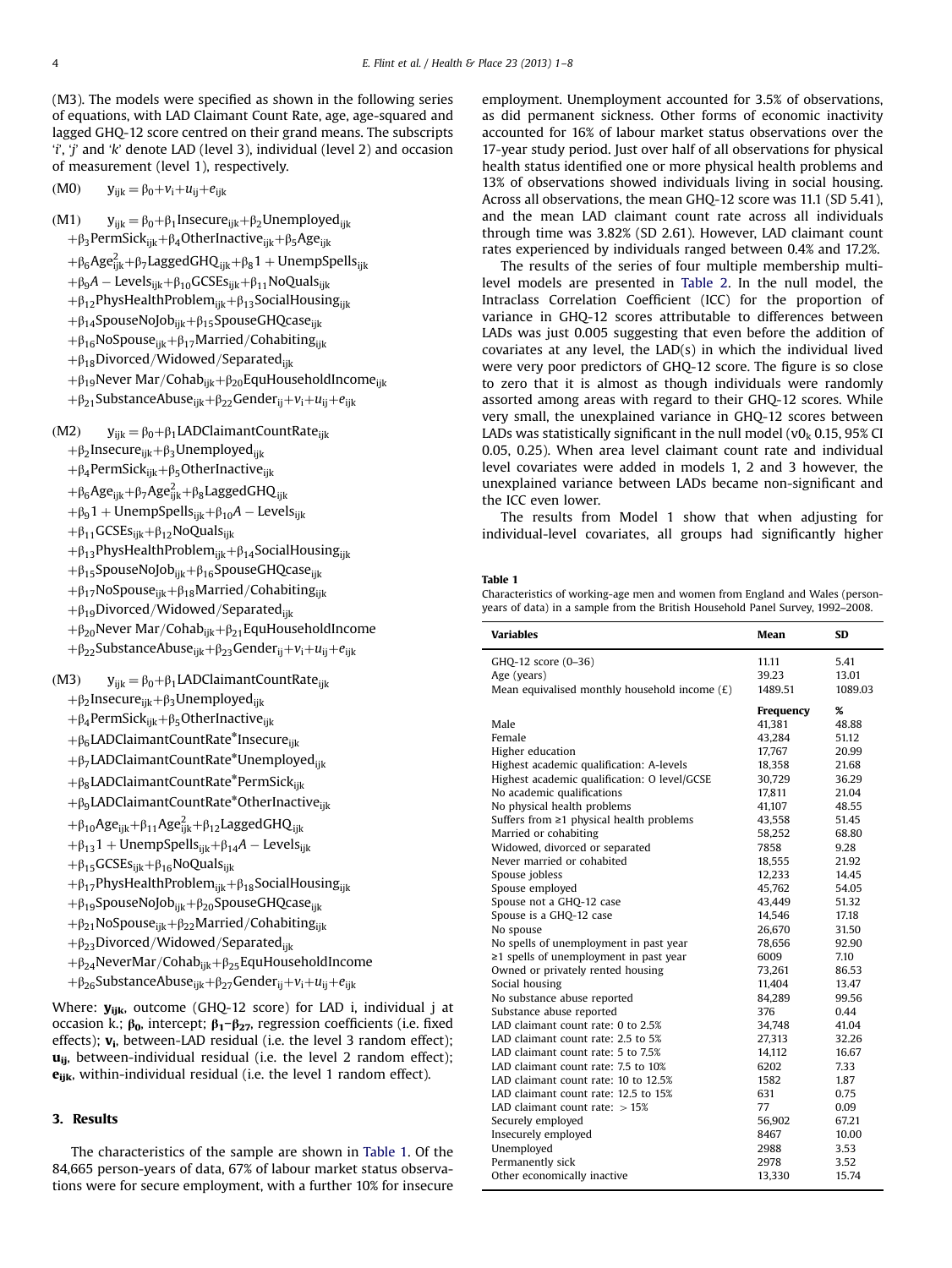#### <span id="page-4-0"></span>Table 2

Results from series of multiple membership multilevel models, investigating the relationship between individual level labour market status, Local Authority District (LAD) claimant count rate (CCR) and individual psychological wellbeing in a British Household Panel Survey sample (1992–2008).

|                                                                                                                                                                                                                                                                        | Null model b (95% C.I)                                                                                 | $M1a$ b (95% C.I)                                                                          | $M2a$ b (95% C.I)                                                                                                            | $M3a$ b (95% C.I)                                                                                                                             |
|------------------------------------------------------------------------------------------------------------------------------------------------------------------------------------------------------------------------------------------------------------------------|--------------------------------------------------------------------------------------------------------|--------------------------------------------------------------------------------------------|------------------------------------------------------------------------------------------------------------------------------|-----------------------------------------------------------------------------------------------------------------------------------------------|
| Securely employed<br>Insecurely employed<br>Unemployed<br>Permanently sick<br>Other inactive<br>LAD claimant count rate<br>Securely emp <sup>a</sup> LAD CCR                                                                                                           |                                                                                                        | $\Omega$<br>1.22(1.11, 1.32)<br>2.11 (1.89, 2.32)<br>2.94 (2.71, 3.16)<br>0.39(0.27, 0.50) | $\Omega$<br>$1,23$ (1.12, 1.33)<br>2.11(1.89, 2.32)<br>2.93(2.71, 3.16)<br>0.39(0.28, 0.49)<br>$-0.02$ ( $-0.04$ , $-0.01$ ) | $\Omega$<br>$1,23$ (1.13, 1.34)<br>2.20 (1.98, 2.42)<br>2.95(2.72, 3.17)<br>0.38(0.27, 0.49)<br>$-0.02$ ( $-0.03$ , $0.00$ )<br>$\Omega$      |
| Insecurely Emp. <sup>a</sup> LAD CCR<br>Unemployed <sup>a</sup> LAD CCR<br>Perm. Sick <sup>a</sup> LAD CCR<br>Other inactive <sup>a</sup> LAD CCR<br>Constant                                                                                                          | 11.07 (10.98, 11.15)                                                                                   | 9.38(9.24, 9.52)                                                                           | 9.38(9.24, 9.51)                                                                                                             | $-0.02$ ( $-0.06$ , $0.02$ )<br>$-0.09$ ( $-0.15$ , $-0.04$ )<br>$-0.03$ ( $-0.11$ , 0.04)<br>$0.03$ ( $-0.01$ , $0.06$ )<br>9.38(9.24, 9.52) |
| Unexplained variance within individuals $(e_{oiik})$<br>Unexplained variance between individuals within LADs $(u_{oik})$<br>Unexplained variance between LADs $(v_{ok})$<br>Deviance information criterion<br>L1 (occasion) $n$<br>L2 (individual) $n$<br>L3 (LAD) $n$ | 18.60 (18.41, 18.79)<br>11.37 (10.97, 11.78)<br>0.15(0.05, 0.25)<br>495,653<br>84,665<br>10,702<br>347 | 18.34 (18.14, 18.53)<br>4.74 (4.49, 4.99)<br>$0.02$ $(0.00, 0.04)$<br>492,777              | 18.34 (18.15, 18.53)<br>4.74 (4.49, 4.99)<br>0.01(0.00, 0.03)<br>492,775<br>84,665<br>10,702<br>347                          | 18.33 (18.15, 18.52)<br>4.75 (4.49, 5.00)<br>0.02(0.00, 0.05)<br>492,759<br>84,665<br>10,702<br>347                                           |

<sup>a</sup> M1-M3: Adjusted for age (mean centred), age-squared (mean centred), gender, educational attainment, physical health status, marital status, spousal employment status, spousal GHQ-12 caseness, 1+ unemployment spells in the past 12 months, social housing tenure, substance abuse, log-transformed equivalised household income.

levels of psychological distress than the securely employed. The coefficient for LAD claimant count rate in M2 was small, negative and significant (b −0.02, 95% CI −0.04, −0.01). Compared to those with secure jobs: insecurely employed individuals had GHQ-12 scores 1.2 units higher on average (b 1.2; 95% CI: 1.1, 1.3); unemployed individuals had GHQ-12 scores 2.1 units higher on average (b 2.1; 95% CI: 1.9, 2.3); those in the permanently sick category had GHQ-12 scores 2.9 units higher on average (b 2.9; 95% CI: 2.7, 3.2); and the other inactive group had GHQ-12 scores 0.4 units higher on average (b 0.4; 95% CI: 0.3, 0.5).

In Model 3, only the interaction between individual unemployment and LAD claimant count rate was found to be significantly different from that of the securely employed group (b −0.09, 95% CI −0.15, −0.04). However, with the addition of the interaction between LAD claimant count rate and individual employment status, the coefficient for LAD claimant count rate became of borderline significance (b −0.02, 95% CI −0.02, 0.00). This is interpreted with reference to the baseline category for individual employment status. That is, LAD claimant count rate does not much influence the psychological distress of those in secure employment. Predicted GHQ-12 scores by LAD claimant count rates for each labour market status category are presented in Fig. 1. The results suggest that living in an area of low unemployment is associated with higher levels of psychological distress among unemployed people than living in an area of high unemployment. However, it should be emphasised that even in very low unemployment areas, unemployed individuals still had higher GHQ-12 scores on average than their securely employed neighbours.

## 4. Discussion

The first objective this study set out to address was the extent to which independent variation in GHQ-12 scores exists at the area level, and the results presented here suggest that there is very little. This failure to isolate any substantial 'place' effect is consistent with the literature. The second and third objectives of this study were to investigate the extent to which the claimant count rate of an area was related to the GHQ-12 scores of individuals living in the area, and whether this varied by individual labour market status. The results presented here show that a very small, negative, statistically significant association existed



Fig. 1. Predicted GHQ-12 score by LAD Claimant Count Rate, for each individual labour market status category, adjusted for covariates. (Derived from Model 3 results).

between area-level claimant count rate and individual-level GHQ-12 score, when controlling for individual labour market status and a range of individual level covariates. Further investigation revealed a significant cross-level interaction between area-level claimant count rate and individual-level labour market status. Living in an area of low overall unemployment was associated with higher levels of psychological distress among unemployed people than living in an area of high overall unemployment.

As outlined by [Cummins et al. \(2007\)](#page-6-0), the overemphasis on merely quantifying 'place' effects on health without unpacking the causal mechanisms has been a major limitation of research in the field. Understanding the ways in which precise characteristics of environments affect certain health outcomes is not only important in terms of establishing causality, but is necessary if research is to lead to effective policy intervention. As described above, Clark and colleagues in the field of economics suggest that unemployment is less distressing in areas where, by token of its prevalence, it has become a normalised social role and therefore the unemployed in such areas are not subject to the distressing effects of social disapproval and loss of status. [Akerlof \(1980\)](#page-6-0) suggested that social comparison effects are important and that the primary mechanism may be a reduction in the stigma and disapproval surrounding unemployment in areas where it is more prevalent. In critiquing these hypotheses, it is useful to refer to Warr's definition of eight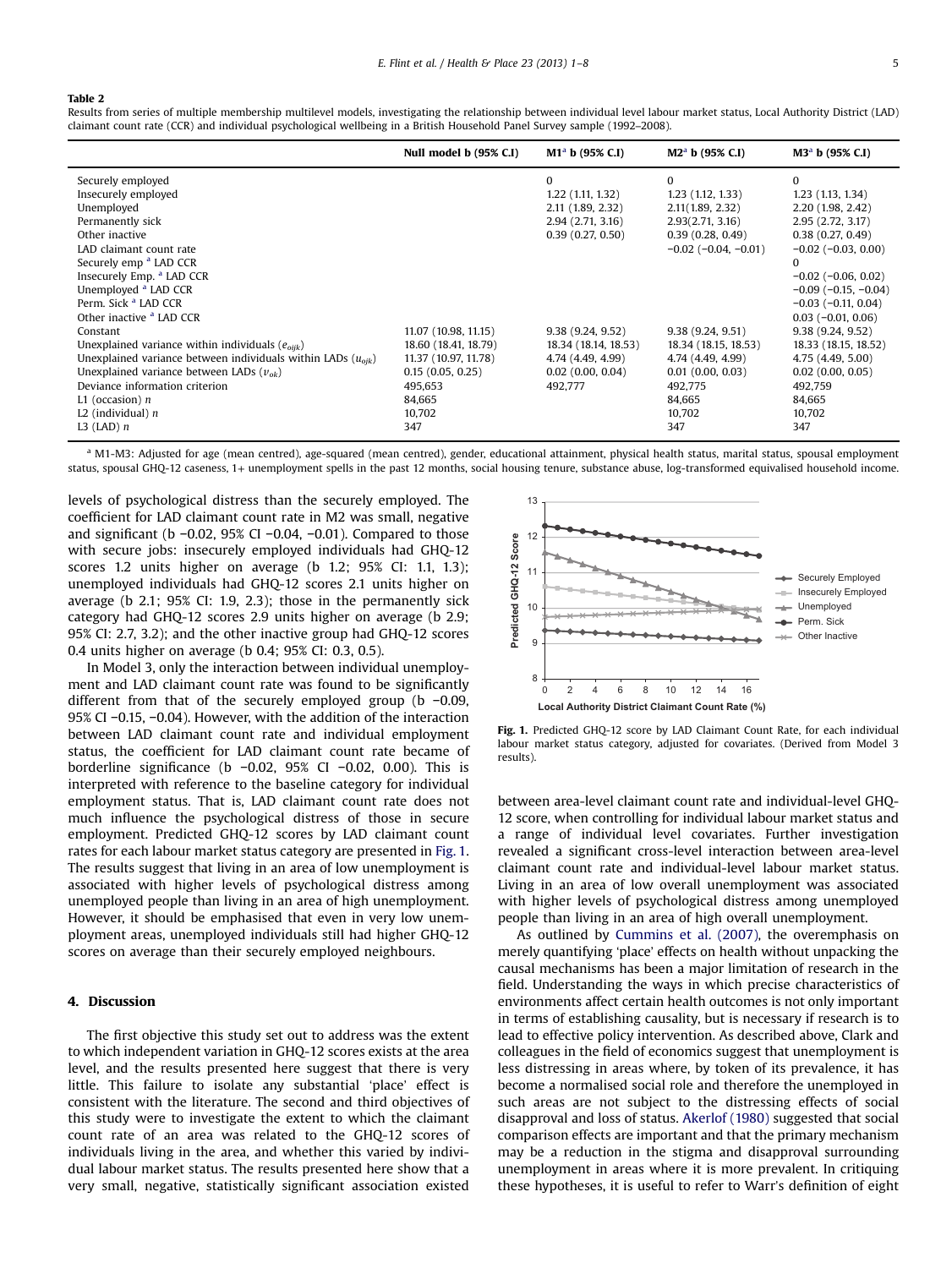pathways through which joblessness can lead to psychological distress ([Warr, 1985\)](#page-7-0). Of these, only two appear to map directly on to the 'social norming' hypothesis: a general feeling of being a 'scrounger', and decline in social position and status. The other suggested pathways in Warr's schema pertain mainly to the unemployed individual in isolation, who is conceptualised has having lost time structure, traction, scope for decision making, and the hope of acquiring life-affirming new skills ([Warr, 1985\)](#page-7-0). [Jackson and Warr \(1987\)](#page-6-0) suggested a causal mechanism whereby areas experiencing high rates of unemployment develop higher levels of community-level social support, providing psychological protection for unemployed men and ameliorating the potential effects of unemployment on GHQ-12 scores to a greater degree than would be the case in areas of low unemployment.

When seeking to explain results which show a protective effect of high area-level unemployment against psychological distress, for unemployed individuals, it is crucial to guard against employing a populist discourse in which the unemployed residents of high-unemployment areas are essentialised and stereotyped as being 'happy' with worklessness and its associated psychosocial, material and physical health disadvantages. While the weight of evidence suggests that unemployed, permanently sick and insecurely employed people may not suffer as high levels of psychological distress in areas of high claimant count rate compared to their counterparts in areas of low claimant count rate, it is crucial to emphasise that even in areas of very high unemployment, unemployed, permanently sick and insecurely employed people still had higher average GHQ-12 scores than securely employed individuals. The discussion here is about the extent to which jobless and insecurely employed people are psychologically worse off than those with secure jobs. In addition, Jackson and Warr emphasise that unemployment remains significantly associated with physical health problems and lower life expectancy in general ([Jackson and Warr, 1987](#page-6-0)).

#### 4.1. Strengths and limitations

The use of multilevel models to represent the realistically complex structure of the BHPS data and to take account of the nesting of occasions with individuals, and of individuals within (multiple) areas, and the use of lagged GHQ-12 scores, allow us to be confident that this methodology produces reliable estimates and that direction of causality can be inferred with reasonable confidence. However, a number of limitations must be acknowledged. While multilevel modelling estimates are unbiased if data are missing at random, we cannot rule out the possibility that they are missing not at random.

Measurement bias limitations must be considered with regards to the derived insecure employment category and it is important not to over-interpret the results pertaining to the permanently sick category. While physical health condition is controlled for, reverse causality cannot be ruled out in the case of permanently sick individuals, many of whom are out of work owing to mental health conditions. While no significant interaction between gender and unemployment was found, and the effects of gender were adjusted for in the models, stratification by this variable may have produced more nuanced results. The inclusion of factors such as household income, which can plausibly be conceptualised as a mediator of the relationship between labour market status and psychological distress rather than a confounder, means that there is likely to be an element of over-adjustment in the analyses presented. However, the focus of this study was on psychosocial pathways, and in order to distil these, it was necessary to control for income.

Perhaps the most serious limitation is the issue of using administrative geographical units to represent a theoretically meaningful notion of 'place'. [Smith and Easterlow \(2005\)](#page-6-0) noted that an overreliance on traditional representations of space based on administrative boundaries limits the value of quantitative research in the field of health and place. Local Authority Districts are relatively large areas and mask huge variety in context. While it is therefore possible to conclude from this research that the LAD of residence cannot explain variations in GHQ-12, it would be wrong to conclude that 'area', 'neighbourhood' or 'place' cannot affect and predict psychological distress at the individual level. The difficulty in defining 'place', and in doing so adequately for all individuals in a study (who in reality will have complex, multi-nodal, overlapping and temporally shifting understandings of 'neighbourhood') is a great challenge in quantitative health geography and spatial epidemiology, and one which could not be adequately addressed within the data and methodological constraints of this study. The community level resilience to the ill effects of unemployment on mental health hypothesised by Jackson and Warr may operate at the level of a single housing estate, a few streets, or within locally meaningful boundaries defined physically, for example by railway cuttings or motorway flyovers; or more intangibly. However, in a comparison of health inequality outcomes using three area definition strategies in two London boroughs, [Stafford et al.](#page-6-0) [\(2008\)](#page-6-0) found no support for the hypothesis that health differences would be smallest across arbitrarily chosen administrative boundaries, and larger across boundaries defined using physical and social geographical

features. Nevertheless, whilst outside the data availability and methodological scope of this study, the application of smaller geographical areas might have been more informative. However, the work undertaken by Clark and colleagues in the field of economics used larger administrative areas than the current study and found there to be significant differences in the geography of unemployment and psychological distress. The choice of geographical unit in this study was dictated by the need for a compromise between accessing 17 years of comparable area level data and choosing areas theoretically relevant to the research question. Overall, the combination of longitudinal and geographical perspectives achieved by this work makes an important contribution to the literature, despite questions over use of local authority districts as theoretically relevant geographical units.

A related limitation is the use of an arguably flawed variable to characterise the unemployment rate of local authority districts. Claimant count rate underestimates unemployment and the extent to which it adequately captures unmet need for employment varies geographically ([Machin, 2004\)](#page-6-0). Additionally, arealevel unemployment, however measured, may not be the most relevant area-level characteristic for understanding the psychological impact of insecure employment. Other social norms may be of greater importance.

## 5. Conclusions

This study has shown support for the hypothesis that living in an area with high claimant count rate confers a degree of protection against the negative psychological effects of joblessness, although GHQ-12 scores among these groups are still significantly and substantially higher than among their securely employed counterparts. While there is only a small amount of variation in GHQ-12 scores at the local authority level, it appears that the wider economic context does affect an individual's experience of unemployment.

#### Acknowledgements

This work was supported by the UK Economic and Social Research Council [grant number RES-596-28-0001]. Data from the British Household Panel Survey were produced by the Institute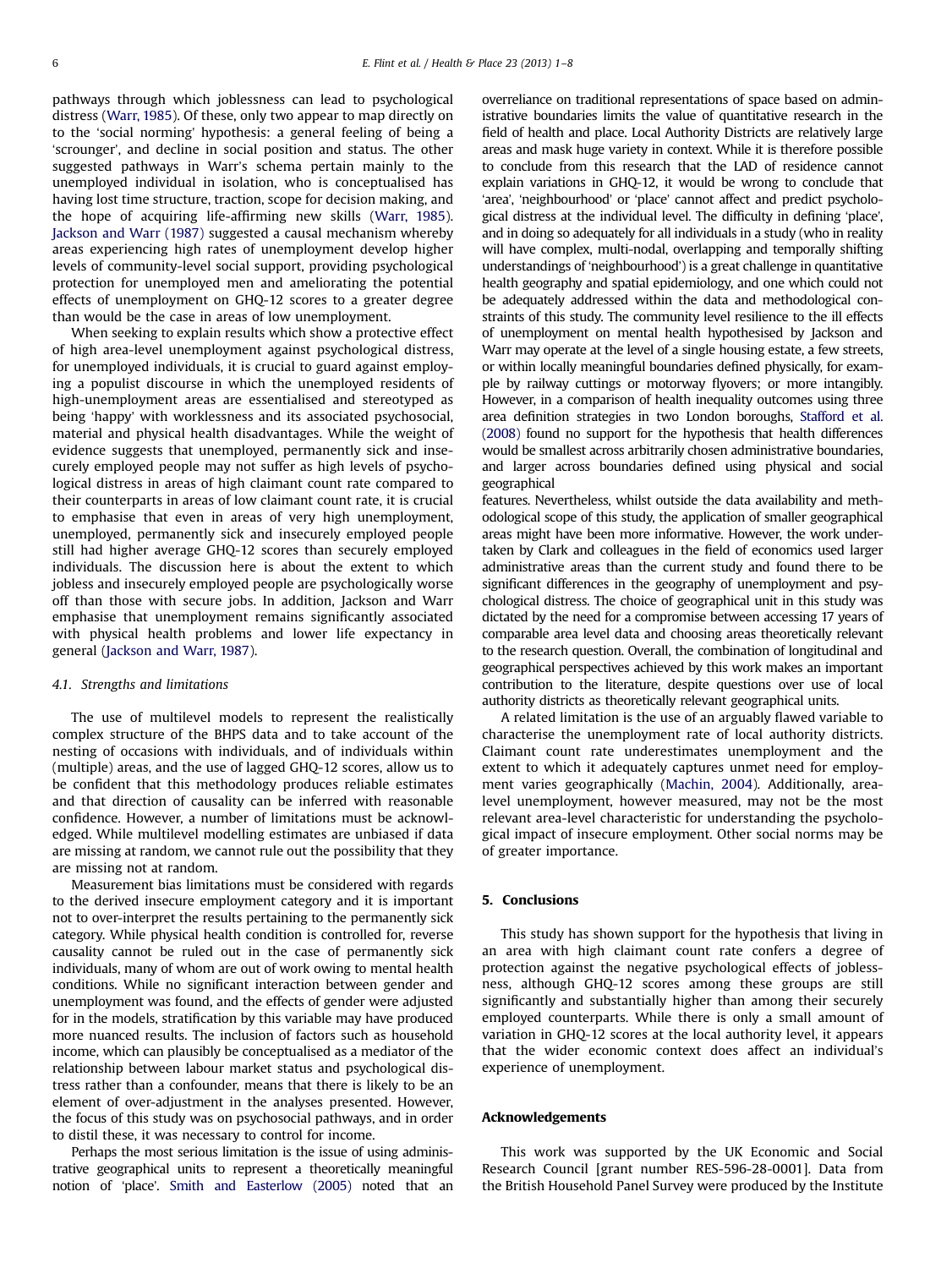<span id="page-6-0"></span>for Social and Economic Research (ISER) at the University of Essex, sponsored by the ESRC, and supplied by the Secure Data Service at the UK Data Archive. The data are the copyright of ISER. The use of the data in this work does not imply the endorsement of ISER, ESRC or the Secure Data Service at the UK Data Archive in relation to the interpretation or analysis of the data.

#### References

- [Akerlof, G., 1980. A theory of social custom, of which unemployment may be one](http://refhub.elsevier.com/S1353-8292(13)00064-6/sbref1) [consequence. Quarterly Journal of Economics 94, 749](http://refhub.elsevier.com/S1353-8292(13)00064-6/sbref1)–775.
- [Atkinson, T., Liem, R., Liem, J.H., 1986. The social costs of unemployment:](http://refhub.elsevier.com/S1353-8292(13)00064-6/sbref2) [implications for social support. Journal of Health and Social Behaviour 27,](http://refhub.elsevier.com/S1353-8292(13)00064-6/sbref2) 317–[331.](http://refhub.elsevier.com/S1353-8292(13)00064-6/sbref2)
- [Bartley, M., Ferrie, J., Montgomery, S.M., 2005. Health and labour market dis](http://refhub.elsevier.com/S1353-8292(13)00064-6/sbref3)[advantage: unemployment, non-employment and job insecurity. In: Marmot,](http://refhub.elsevier.com/S1353-8292(13)00064-6/sbref3) [M., Wilkinson, R. \(Eds.\), Social Determinants of Health, 2nd ed. Oxford](http://refhub.elsevier.com/S1353-8292(13)00064-6/sbref3) [University Press, Oxford.](http://refhub.elsevier.com/S1353-8292(13)00064-6/sbref3)
- [Benach, J., Benavides, F.G., Platt, S., Diez-Roux, A., Muntaner, C., 2000. The health](http://refhub.elsevier.com/S1353-8292(13)00064-6/sbref4)damaging potential of new types of fl[exible employment: a challenge for public](http://refhub.elsevier.com/S1353-8292(13)00064-6/sbref4) [health researchers. American Journal of Public Health 90, 1316](http://refhub.elsevier.com/S1353-8292(13)00064-6/sbref4)–1317.
- [Best, N.G., Spiegelhalter, D.J., Thomas, A., 1996. Brayne CEG. Bayesian analysis of](http://refhub.elsevier.com/S1353-8292(13)00064-6/sbref5) [realistically complex models. Journal of the Royal Statistical Society 159,](http://refhub.elsevier.com/S1353-8292(13)00064-6/sbref5) 232–[342.](http://refhub.elsevier.com/S1353-8292(13)00064-6/sbref5)
- [Birtchnell, J., Masters, N., Deahl, M., 1988. Depression and the physical environ](http://refhub.elsevier.com/S1353-8292(13)00064-6/sbref6)[ment: a study of young married women on a London housing estate. British](http://refhub.elsevier.com/S1353-8292(13)00064-6/sbref6) [Journal of Psychiatry 153, 56](http://refhub.elsevier.com/S1353-8292(13)00064-6/sbref6)–64.
- [Blaxter, M., 1990. Health and Lifestyle. Tavistock/Routledge, London.](http://refhub.elsevier.com/S1353-8292(13)00064-6/sbref7)
- [Bolton, W., Oatley, A., 1987. A longitudinal study of social support and depression in](http://refhub.elsevier.com/S1353-8292(13)00064-6/sbref8) [unemployed men. Psychological Medicine 17, 453](http://refhub.elsevier.com/S1353-8292(13)00064-6/sbref8)–460.
- Bond S., Coombes M. 2001-based Travel-To-Work Areas Methodology. Office for National Statistics. 24 September 2007.
- [Booker, C.L., Sacker, A., 2012. Psychological well-being and reactions to multiple](http://refhub.elsevier.com/S1353-8292(13)00064-6/sbref9) [unemployment events: adaptation or sensitisation? Journal of Epidemiology](http://refhub.elsevier.com/S1353-8292(13)00064-6/sbref9) [and Community Health 66, 832](http://refhub.elsevier.com/S1353-8292(13)00064-6/sbref9)–838.
- Browne, W.J., 2009. MCMC estimation in MLwiN Version 2.13. Centre for Multilevel Modelling, University of Bristol, Bristol.
- [Browne, W.J., Goldstein, H., Rasbash, J., 2001. Multiple membership multiple](http://refhub.elsevier.com/S1353-8292(13)00064-6/sbref10) classifi[cation \(MMMC\) models. Statistical Modelling 1, 103](http://refhub.elsevier.com/S1353-8292(13)00064-6/sbref10)–124. [Burchell, B., Ladipo, D., Wilkinson, F. \(Eds.\), 2002. Job Insecurity and Work](http://refhub.elsevier.com/S1353-8292(13)00064-6/sbref11)
- Intensifi[cation. Routledge, London.](http://refhub.elsevier.com/S1353-8292(13)00064-6/sbref11)
- [Clark, A.E., 2003. Unemployment as a social norm: psychological evidence from](http://refhub.elsevier.com/S1353-8292(13)00064-6/sbref12) [panel data. Journal of Labour Economics 21, 323](http://refhub.elsevier.com/S1353-8292(13)00064-6/sbref12)–351.
- [Clark, A.E., Oswald, A.J., 1994. Unhappiness and unemployment. Economic Journal](http://refhub.elsevier.com/S1353-8292(13)00064-6/sbref13) [104, 648](http://refhub.elsevier.com/S1353-8292(13)00064-6/sbref13)–659.
- [Cummins, S., Curtis, S., Diez-Roux, A.V., Macintyre, S., 2007. Understanding and](http://refhub.elsevier.com/S1353-8292(13)00064-6/sbref14) representing 'place' [in health research: a relational approach. Social Science](http://refhub.elsevier.com/S1353-8292(13)00064-6/sbref14) [and Medicine 65, 1825](http://refhub.elsevier.com/S1353-8292(13)00064-6/sbref14)–1838.
- [Curtis, S., 2010. Space, Place and Mental Health. Ashgate, Farnham.](http://refhub.elsevier.com/S1353-8292(13)00064-6/sbref15)
- [Daniel, W., 1974. A National Survey of the Unemployed. P.E.P, London.](http://refhub.elsevier.com/S1353-8292(13)00064-6/sbref16)
- [Dooley, D., 2003. Unemployment, underemployment, and mental health: concep](http://refhub.elsevier.com/S1353-8292(13)00064-6/sbref17)[tualizing employment status as a continuum. American Journal of Community](http://refhub.elsevier.com/S1353-8292(13)00064-6/sbref17) [Psychology 32, 9](http://refhub.elsevier.com/S1353-8292(13)00064-6/sbref17)–20.
- [Duncan, C., Jones, K, Moon, G., 1996. Health-related behaviour in context: a](http://refhub.elsevier.com/S1353-8292(13)00064-6/sbref18) [multilevel modelling approach. Social Science and Medicine 42 \(6\), 817](http://refhub.elsevier.com/S1353-8292(13)00064-6/sbref18)–883.
- [Duncan, C., Jones, K., Moon, G., 1998. Context, composition and heterogeneity:](http://refhub.elsevier.com/S1353-8292(13)00064-6/sbref19) [using multilevel models in health research. Social Science and Medicine 46 \(1\),](http://refhub.elsevier.com/S1353-8292(13)00064-6/sbref19) 97–[111.](http://refhub.elsevier.com/S1353-8292(13)00064-6/sbref19)
- [Eisenberg, P., Lazarsfeld, P.F., 1938. The psychological effects of unemployment.](http://refhub.elsevier.com/S1353-8292(13)00064-6/sbref20) [Psychological Bulletin 35, 358](http://refhub.elsevier.com/S1353-8292(13)00064-6/sbref20)–390.
- [Ferrie, J.E., Shipley, M.J., Marmot, M.G., et al., 1995. Health effects of anticipation of](http://refhub.elsevier.com/S1353-8292(13)00064-6/sbref21) [job change and non-employment: longitudinal data from the Whitehall II](http://refhub.elsevier.com/S1353-8292(13)00064-6/sbref21) [study. British Medical Journal 311, 1264.](http://refhub.elsevier.com/S1353-8292(13)00064-6/sbref21)
- [Ferrie, J., 2001. Is Job insecurity harmful to health? Journal of the Royal Society of](http://refhub.elsevier.com/S1353-8292(13)00064-6/sbref22) [Medicine 94, 71](http://refhub.elsevier.com/S1353-8292(13)00064-6/sbref22)–76.
- [Ferrie, J., Shipley, M.J., Stansfeld, S., 2002. Effects of chronic](http://refhub.elsevier.com/S1353-8292(13)00064-6/sbref23) flexible employment [and change in job security on self-reported health, minor psychiatric morbidity,](http://refhub.elsevier.com/S1353-8292(13)00064-6/sbref23) [physicological measures and health related behaviours of British civil servants:](http://refhub.elsevier.com/S1353-8292(13)00064-6/sbref23) [the Whitehall study. Journal of Epidemiology and Community Health 56,](http://refhub.elsevier.com/S1353-8292(13)00064-6/sbref23) 450–[454.](http://refhub.elsevier.com/S1353-8292(13)00064-6/sbref23)
- [Finlay-Jones, R., Eckhardt, B., 1984. A social and psychiatric survey of unemploy](http://refhub.elsevier.com/S1353-8292(13)00064-6/sbref24)[ment among young people. Australian and New Zealand Journal of Psychiatry](http://refhub.elsevier.com/S1353-8292(13)00064-6/sbref24) [18, 135](http://refhub.elsevier.com/S1353-8292(13)00064-6/sbref24)–143.
- [Goldberg, D.P., 1978. Manual of the General Health Questionnaire. NFER Publishing,](http://refhub.elsevier.com/S1353-8292(13)00064-6/sbref25) [Windsor, England.](http://refhub.elsevier.com/S1353-8292(13)00064-6/sbref25)
- [Goldberg, D.P., 1972. The Detection of Psychiatric Illness by Questionnaire. Oxford](http://refhub.elsevier.com/S1353-8292(13)00064-6/sbref26) [University Press, London.](http://refhub.elsevier.com/S1353-8292(13)00064-6/sbref26)
- [Goldberg, D.P., Gater, R., Sartorius, N., et al., 1997. The validity of two versions of the](http://refhub.elsevier.com/S1353-8292(13)00064-6/sbref27) [GHQ in the WHO study of mental illness in general health care. Psychological](http://refhub.elsevier.com/S1353-8292(13)00064-6/sbref27) [Medicine 27, 191](http://refhub.elsevier.com/S1353-8292(13)00064-6/sbref27)–197.
- [Goldstein, H., 1986. Multilevel mixed linear model analysis using iterative general](http://refhub.elsevier.com/S1353-8292(13)00064-6/sbref28)[ized least squares. Biometrika 73, 43](http://refhub.elsevier.com/S1353-8292(13)00064-6/sbref28)–56.
- [Goodman, C.R., Shippy, R.A., 2002. Is it contagious? Affect similarity among](http://refhub.elsevier.com/S1353-8292(13)00064-6/sbref29) [spouses. Aging and Mental Health 6, 266](http://refhub.elsevier.com/S1353-8292(13)00064-6/sbref29)–274.
- [Gore, S., 1978. The effect of social support in moderating the health consequences](http://refhub.elsevier.com/S1353-8292(13)00064-6/sbref30) [of unemployment. Journal of Health and Social Behaviour 19, 157](http://refhub.elsevier.com/S1353-8292(13)00064-6/sbref30)–165.
- [Hagenaars, A.J.M., De Vos, K., Zaidi, A., 1994. Poverty Statistics in the Late 1980s:](http://refhub.elsevier.com/S1353-8292(13)00064-6/sbref31) [Research Based on Micro-data. Of](http://refhub.elsevier.com/S1353-8292(13)00064-6/sbref31)fice for official publications of the European [Union, Luxembourg.](http://refhub.elsevier.com/S1353-8292(13)00064-6/sbref31)
- [Hepworth, S.J., 1980. Moderating factors of the psychological impact of unemploy](http://refhub.elsevier.com/S1353-8292(13)00064-6/sbref32)[ment. Journal of Occupational and Organisational Psychology 53, 139](http://refhub.elsevier.com/S1353-8292(13)00064-6/sbref32)–146.
- [Henderson, C., Diez Roux, A.V., Jacobs Jr., D.R., 2005. Neighbourhood characteristics,](http://refhub.elsevier.com/S1353-8292(13)00064-6/sbref33) [individual level socioeconomic factors, and depressive symptoms in young](http://refhub.elsevier.com/S1353-8292(13)00064-6/sbref33) [adults: the CARDIA study. Journal of Epidemiology and Community Health 59,](http://refhub.elsevier.com/S1353-8292(13)00064-6/sbref33) 322–[328.](http://refhub.elsevier.com/S1353-8292(13)00064-6/sbref33)
- [Hobfoll, S.E., Freedy, J.R., Green, B.L., Solomon, S.D., 1996. Coping in reaction to](http://refhub.elsevier.com/S1353-8292(13)00064-6/sbref34) [extreme stress: the roles of resource loss and resource availability. In: Zeidner,](http://refhub.elsevier.com/S1353-8292(13)00064-6/sbref34) [M., Endler, N.S. \(Eds.\), Handbook of Coping: Theory, Research, Applications.](http://refhub.elsevier.com/S1353-8292(13)00064-6/sbref34) [John Wiley](http://refhub.elsevier.com/S1353-8292(13)00064-6/sbref34) & [Sons, Oxford, pp. 322](http://refhub.elsevier.com/S1353-8292(13)00064-6/sbref34)–349.
- [Jackson, P.R., Warr, P., 1984. Unemployment and psychological ill-health: the](http://refhub.elsevier.com/S1353-8292(13)00064-6/sbref35) [moderating role of duration and age. Psychological Medicine 14, 605](http://refhub.elsevier.com/S1353-8292(13)00064-6/sbref35)–614.
- [Jackson, P.R., Warr, P., 1987. Mental health of unemployed men in different parts of](http://refhub.elsevier.com/S1353-8292(13)00064-6/sbref36) [England and Wales. British Medical Journal 295, 525.](http://refhub.elsevier.com/S1353-8292(13)00064-6/sbref36)
- Jones, L., 1991–[1992. Specifying the temporal relationship between job loss and](http://refhub.elsevier.com/S1353-8292(13)00064-6/sbref37) [consequences: implication for service delivery. Journal of Applied Social](http://refhub.elsevier.com/S1353-8292(13)00064-6/sbref37) [Science 16, 37](http://refhub.elsevier.com/S1353-8292(13)00064-6/sbref37)–62.
- [Kessler, R.C., House, J.S., Turner, J.B., 1987. Unemployment and health in a](http://refhub.elsevier.com/S1353-8292(13)00064-6/sbref38) [community sample. Journal of Health and Social Behaviour 28, 51](http://refhub.elsevier.com/S1353-8292(13)00064-6/sbref38)–59.
- [Lewis, G., Booth, M., 1992. Regional differences in mental health in Great Britain.](http://refhub.elsevier.com/S1353-8292(13)00064-6/sbref39) [Journal of Epidemiology and Community Health 42, 611.](http://refhub.elsevier.com/S1353-8292(13)00064-6/sbref39)
- [Machin, A., 2004. Comparisons between unemployment and the claimant count.](http://refhub.elsevier.com/S1353-8292(13)00064-6/sbref40) Labour Market Trends, Offi[ce for National Statistics 112, 59](http://refhub.elsevier.com/S1353-8292(13)00064-6/sbref40)–62.
- [McCulloch, A., 2001. Ward-level deprivation and individual social and economic](http://refhub.elsevier.com/S1353-8292(13)00064-6/sbref42) [outcomes in the British household panel study. Environment and Planning A](http://refhub.elsevier.com/S1353-8292(13)00064-6/sbref42) [33, 667](http://refhub.elsevier.com/S1353-8292(13)00064-6/sbref42)–684.
- [McFadyen, R.G., 1995. Coping with threatened identities: Unemployed people](http://refhub.elsevier.com/S1353-8292(13)00064-6/sbref43)'s [self-categorizations. Current Psychology 14, 233](http://refhub.elsevier.com/S1353-8292(13)00064-6/sbref43)–256.
- [Meyler, D., Stimpson, J.P., Peek, M.K., 2007. Health concordance within couples: a](http://refhub.elsevier.com/S1353-8292(13)00064-6/sbref44) [systematic review. Social Science and Medicine 64, 2297](http://refhub.elsevier.com/S1353-8292(13)00064-6/sbref44)–2310.
- [Montgomery, S.M., Cook, D., Bartley, M., Wadsworth, M.E., 1999. Unemployment](http://refhub.elsevier.com/S1353-8292(13)00064-6/sbref45) [pre-dates symptoms of depression and anxiety resulting in medical consulta](http://refhub.elsevier.com/S1353-8292(13)00064-6/sbref45)[tion in young men. International Journal of Epidemiology 28, 95](http://refhub.elsevier.com/S1353-8292(13)00064-6/sbref45)–100.
- [Novo, M., Hammarstrom, A., Janlert, U., 2000. Health hazards of unemployment](http://refhub.elsevier.com/S1353-8292(13)00064-6/sbref46) [only a boom phenomenon? A study of young men and women during times of](http://refhub.elsevier.com/S1353-8292(13)00064-6/sbref46) [prosperity and times of recession. Public Health 114, 25](http://refhub.elsevier.com/S1353-8292(13)00064-6/sbref46)–29.
- [Paul, K.I., Moser, K., 2009. Unemployment impairs mental health: meta-analyses.](http://refhub.elsevier.com/S1353-8292(13)00064-6/sbref47) [Journal of Vocational Behaviour 74, 264](http://refhub.elsevier.com/S1353-8292(13)00064-6/sbref47)–282.
- [Payne, R., Hartley, J., 1987. A test of a model for explaining the affective experience](http://refhub.elsevier.com/S1353-8292(13)00064-6/sbref48) [of unemployed men. Journal of Occupational Psychology 60, 31](http://refhub.elsevier.com/S1353-8292(13)00064-6/sbref48)–47.
- [Pevalin, D.J., 2000. Multiple applications of the GHQ-12 in a general population](http://refhub.elsevier.com/S1353-8292(13)00064-6/sbref49) [sample: an investigation of long-term retest effects. Social Psychiatry and](http://refhub.elsevier.com/S1353-8292(13)00064-6/sbref49) [Psychiatric Epidemiology 35, 508](http://refhub.elsevier.com/S1353-8292(13)00064-6/sbref49)–512.
- [Pickett, K.E., Pearl, M., 2001. Multilevel analyses of neighbourhood socioeconomic](http://refhub.elsevier.com/S1353-8292(13)00064-6/sbref50) [context and health outcomes: a critical review. Journal of Epidemiology and](http://refhub.elsevier.com/S1353-8292(13)00064-6/sbref50) [Community Health 55, 122.](http://refhub.elsevier.com/S1353-8292(13)00064-6/sbref50)
- [Platt, S., Kreitman, N., 1990. Long term trends in parasuicide and unemployment in](http://refhub.elsevier.com/S1353-8292(13)00064-6/sbref51) Edinburgh, 1968–[87. Social Psychiatry and Psychiatric Epidemiology 25, 56](http://refhub.elsevier.com/S1353-8292(13)00064-6/sbref51)–61.
- [Platt, S., Miccolo, R., Tansella, M., 1992. Suicide and unemployment in Italy:](http://refhub.elsevier.com/S1353-8292(13)00064-6/sbref52) [description, analysis and interpretation of recent trends. Social Science and](http://refhub.elsevier.com/S1353-8292(13)00064-6/sbref52) [Medicine 34, 1191](http://refhub.elsevier.com/S1353-8292(13)00064-6/sbref52)–1201.
- [Powdthavee, N., 2006. Are there geographical variations in the psychological costs](http://refhub.elsevier.com/S1353-8292(13)00064-6/sbref53) [of unemployment in South Africa? Social Indicators Research 80, 629](http://refhub.elsevier.com/S1353-8292(13)00064-6/sbref53)–652.
- Rasbash, J., Charlton, C., Browne, W.J., Healy M., Cameron, B., 2009. MLwiN Version 2.1. Centre for Multilevel Modelling, University of Bristol.
- [Reijneveld, S.A., Schene, A.H., 1998. Higher prevalence of mental disorders in](http://refhub.elsevier.com/S1353-8292(13)00064-6/sbref54) [socioeconomically deprived areas in the Netherlands. Journal of Epidemiology](http://refhub.elsevier.com/S1353-8292(13)00064-6/sbref54) [Community Health 52, 2](http://refhub.elsevier.com/S1353-8292(13)00064-6/sbref54)–7.
- [Riva, M., Curtis, S., 2012. Long-term local area employment rates as predictors of](http://refhub.elsevier.com/S1353-8292(13)00064-6/sbref55) [individual mortality and morbidity: a prospective study in England, spanning](http://refhub.elsevier.com/S1353-8292(13)00064-6/sbref55) [more than two decades. Journal of Epidemiology Community Health 66,](http://refhub.elsevier.com/S1353-8292(13)00064-6/sbref55) 919–[926.](http://refhub.elsevier.com/S1353-8292(13)00064-6/sbref55)
- [Ross, C.E., 2000. Neighbourhood disadvantage and adult depression. Journal of](http://refhub.elsevier.com/S1353-8292(13)00064-6/sbref56) [Health and Social Behaviour 41, 177](http://refhub.elsevier.com/S1353-8292(13)00064-6/sbref56)–187.
- Smith, S.J., Easterlow, D., 2005. The strange geography of health inequalities [Transactions of the Institute of British Geographers 30, 173](http://refhub.elsevier.com/S1353-8292(13)00064-6/sbref57)–190.
- [Stafford, M., Duke-Williams, O., Shelton, N., 2008. Small area inequalities in health:](http://refhub.elsevier.com/S1353-8292(13)00064-6/sbref58) [are we underestimating them? Social Science and Medicine 67, 891](http://refhub.elsevier.com/S1353-8292(13)00064-6/sbref58)–899.
- [Sturgis, P., Allum, N., Brunton-Smith, I., 2009. Attitudes over time: the psychology of](http://refhub.elsevier.com/S1353-8292(13)00064-6/sbref59) [panel conditioning. In: Lynn, P. \(Ed.\), Methodology of Longitudinal Surveys.](http://refhub.elsevier.com/S1353-8292(13)00064-6/sbref59) [John Wiley](http://refhub.elsevier.com/S1353-8292(13)00064-6/sbref59) & [Sons Ltd., Chichester.](http://refhub.elsevier.com/S1353-8292(13)00064-6/sbref59)
- Taylor, M.F., Brice, J., Buck, N., Prentice-Lane, E. (Ed.), 2010. British Household Panel Survey User Manual Volume A: Introduction, Technical Report and Appendices. Colchester: University of Essex.
- [Theodossiou, I., 1998. The effects of low-pay and unemployment on psychological well](http://refhub.elsevier.com/S1353-8292(13)00064-6/sbref60)[being: A logistic regression approach. Journal of Health Economics 17, 85](http://refhub.elsevier.com/S1353-8292(13)00064-6/sbref60)–104.
- [Thomas, C., Benzeval, M., Stansfeld, S.A., 2005. Employment transitions and mental](http://refhub.elsevier.com/S1353-8292(13)00064-6/sbref61) [health: an analysis from the British household panel survey. Journal of](http://refhub.elsevier.com/S1353-8292(13)00064-6/sbref61) [Epidemiology and Community Health 59, 243](http://refhub.elsevier.com/S1353-8292(13)00064-6/sbref61)–249.